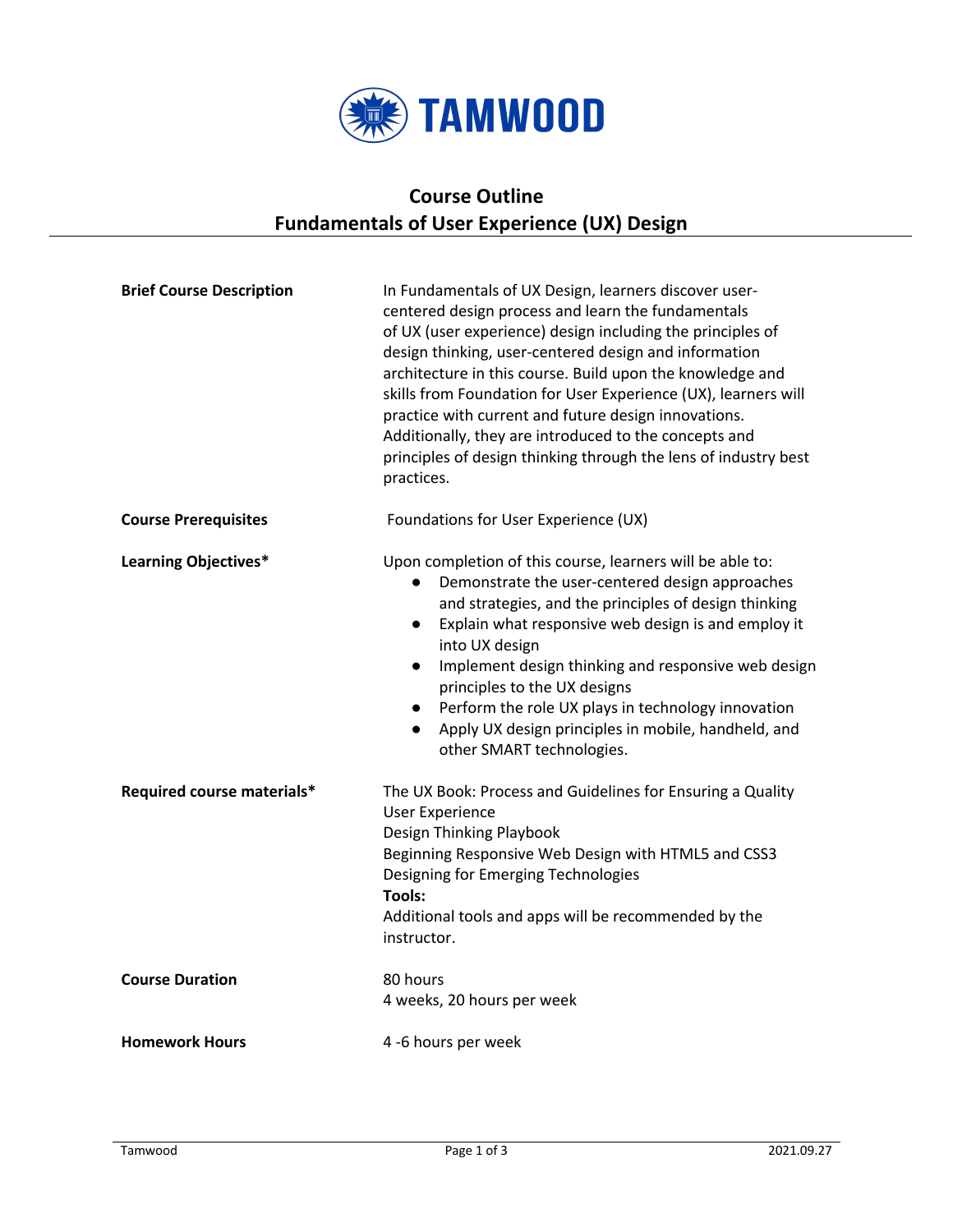

### **Course Outline Fundamentals of User Experience (UX) Design**

| <b>Delivery Methods</b>          | Indicate how the course is delivered:                                                             |
|----------------------------------|---------------------------------------------------------------------------------------------------|
|                                  | X In-class instruction<br>Distance education<br>Combined delivery (both in-class and distance)    |
| <b>Teaching Methods*</b>         | Lecture format with topic related activities and projects.                                        |
| Method(s) of Student Evaluation* | Participation 10%<br>Coursework 20%<br>Midterm Project 15%<br>Final Project 30%<br>Final Exam 25% |
| <b>Completion Requirements*</b>  | A minimum final grade of 70% overall,<br>Compliance with Tamwood's course attendance policy.      |

#### **Course Organization**

| <b>Topics</b>                    | <b>Hours</b> |
|----------------------------------|--------------|
| Design Thinking                  | 20           |
| <b>Strategy Development</b>      | 15           |
| Responsive Web Design            | 4            |
| User Experience Design           | 10           |
| Innovation and Pushing the       | 20           |
| <b>Boundaries of Design</b>      |              |
| <b>Emerging Technologies and</b> | 5            |
| Wearables                        |              |
| Design for iOS and Android       | 6            |
| Platforms                        |              |
| <b>TOTAL</b>                     | 80 Hours     |

### **Assistance**

| Specific questions, concerns, or feedback                            | Your instructor will share their email address with you |
|----------------------------------------------------------------------|---------------------------------------------------------|
| about course                                                         | in class.                                               |
| General questions about course content,<br>materials, or assignments | Your instructor in class or via email.                  |